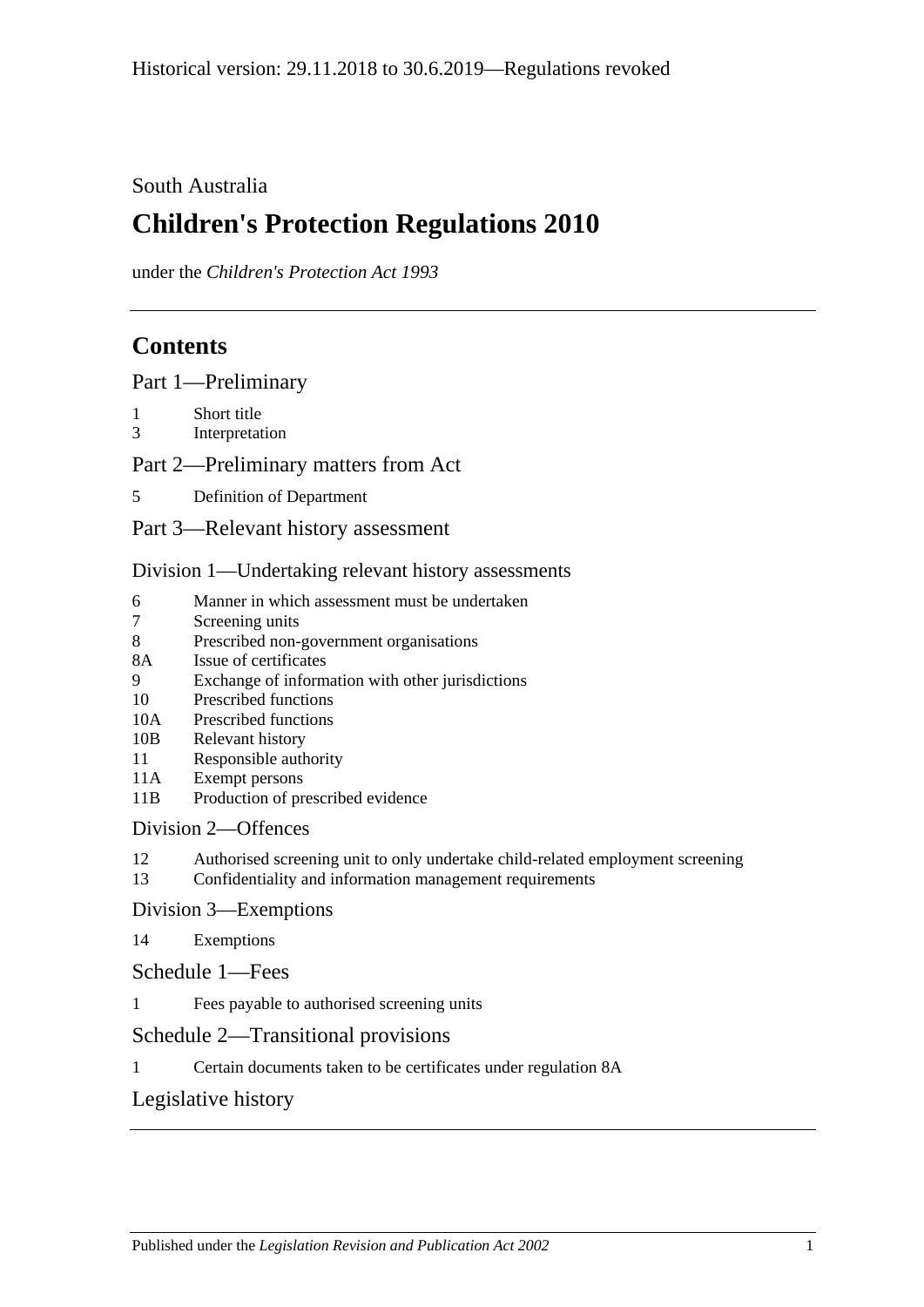# <span id="page-1-0"></span>**Part 1—Preliminary**

### <span id="page-1-1"></span>**1—Short title**

These regulations may be cited as the *Children's Protection Regulations 2010*.

### <span id="page-1-2"></span>**3—Interpretation**

(1) In these regulations—

*ACC* means the Australian Crime Commission established under the *Australian Crime Commission Act 2002* of the Commonwealth;

*Act* means the *[Children's Protection Act](http://www.legislation.sa.gov.au/index.aspx?action=legref&type=act&legtitle=Childrens%20Protection%20Act%201993) 1993*;

*authorised screening unit* means a person or body established as, or declared to be, an authorised screening unit under [regulation](#page-3-3) 7(1);

*child-related employment screening* means undertaking an assessment of information about a person for the purpose of determining whether the person may pose a risk to the safety of children if he or she—

- (a) is appointed to, or is engaged to act in, a prescribed position; or
- (b) were to perform a prescribed function,

both within the meaning of section 8B of the Act;

*CrimTrac* means the CrimTrac Agency established under the *Public Service Act 1999* of the Commonwealth;

*disability* has the same meaning as in the *[Disability Services Act](http://www.legislation.sa.gov.au/index.aspx?action=legref&type=act&legtitle=Disability%20Services%20Act%201993) 1993*;

*disability services* has the same meaning as in the *[Disability Services Act](http://www.legislation.sa.gov.au/index.aspx?action=legref&type=act&legtitle=Disability%20Services%20Act%201993) 1993*;

*interstate authorised screening unit* means a person or body declared to be an interstate authorised screening unit under [regulation](#page-3-4) 7(2);

*interstate spent conviction* means a conviction that is spent under a corresponding law (within the meaning of the *[Spent Convictions Act](http://www.legislation.sa.gov.au/index.aspx?action=legref&type=act&legtitle=Spent%20Convictions%20Act%202009) 2009*);

*prescribed passenger transport service* means a service in which—

- (a) passengers are carried for a fare or other consideration (including under a hire or charter arrangement or for consideration provided by a third party) by means of a vehicle; and
- (b) the passengers are, or may include, children (whether or not any passengers so carried are, in fact, children);

*vehicle* means—

- (a) a motor vehicle (within the meaning of the *[Passenger Transport Act](http://www.legislation.sa.gov.au/index.aspx?action=legref&type=act&legtitle=Passenger%20Transport%20Act%201994) 1994*);
- (b) a vehicle drawn by an animal,

but does not include a vehicle operated on a railway or tramway, a vessel or an aeroplane.

(2) A term or phrase used in these regulations that is used in section 8B or 8BA of the Act has the same meaning as in that section.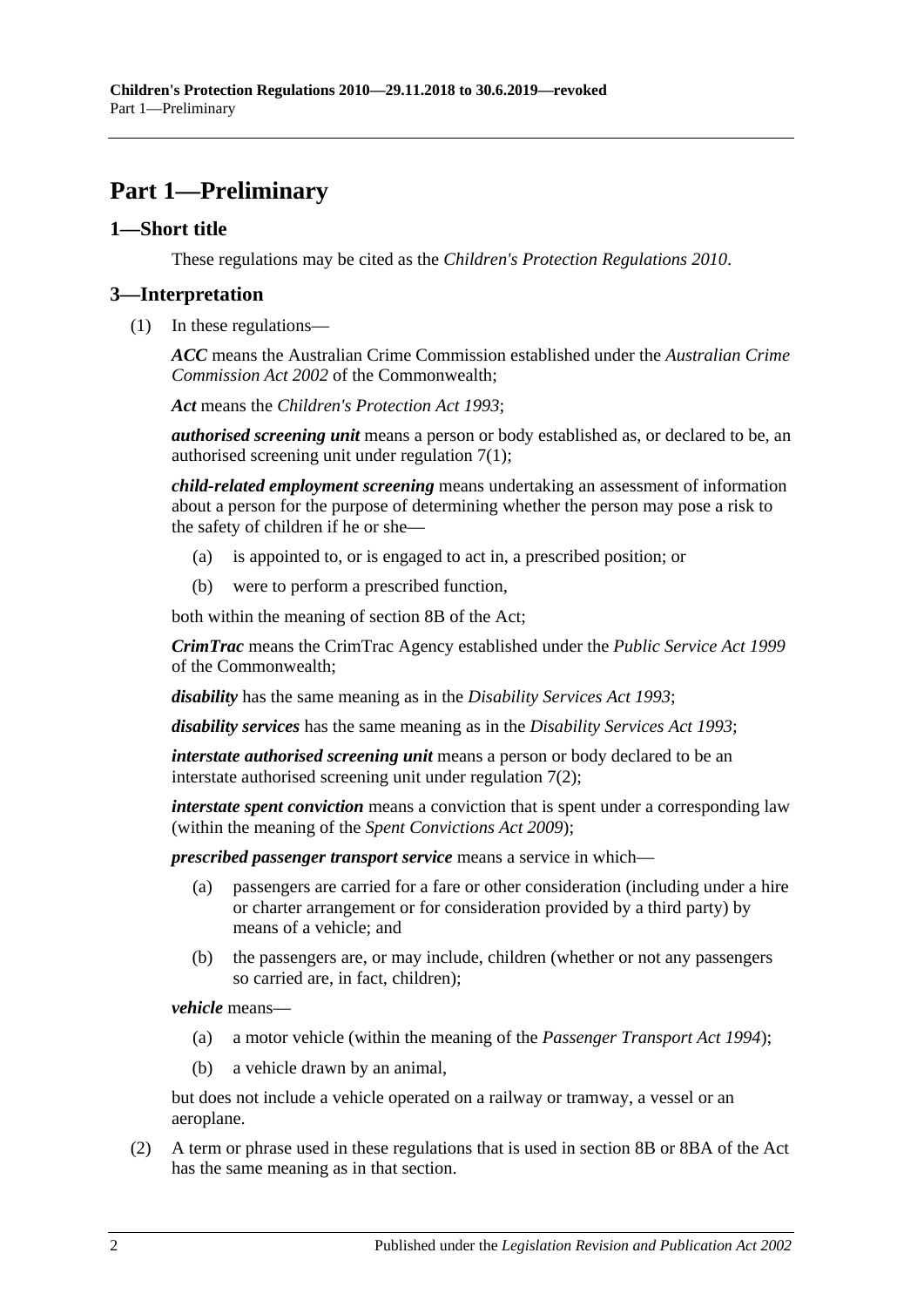(3) In these regulations, a reference to the Chief Executive includes a reference to a delegate of the Chief Executive.

## <span id="page-2-0"></span>**Part 2—Preliminary matters from Act**

### <span id="page-2-1"></span>**5—Definition of Department**

For the purposes of the definition of *Department* in section 6(1) of the Act, the administrative unit that is responsible for assisting a Minister in the administration of the Act is prescribed.

## <span id="page-2-3"></span><span id="page-2-2"></span>**Part 3—Relevant history assessment**

### **Division 1—Undertaking relevant history assessments**

### <span id="page-2-4"></span>**6—Manner in which assessment must be undertaken**

- (1) Subject to [subregulation](#page-2-5) (1aa), for the purposes of section 8B of the Act, the responsible authority for an organisation to which that section applies must undertake an assessment of a person's relevant history by either of the following methods:
	- $(a)$  by-
		- (i) obtaining—
			- (A) a criminal history report (such as a National Police Certificate) relating to the person provided by South Australia Police or the ACC or an ACC accredited agency or broker; or
			- (B) other prescribed evidence of the person's relevant history; and
		- (ii) undertaking an assessment of that report or evidence, taking into account any information provided by the person for the assessment, for the purpose of determining whether the person may pose a risk to the safety of children;
	- (b) by having an authorised screening unit assess the relevant history of the person.
- <span id="page-2-5"></span>(1aa) For the purposes of section 8B of the Act, an assessment of the relevant history of a person who provides a prescribed passenger transport service is to be undertaken by having an authorised screening unit assess the relevant history of the person.
- <span id="page-2-6"></span>(1a) For the purposes of section  $8BA(3)(a)$  of the Act, an assessment of the relevant history of a person to whom that section applies is to be undertaken by—
	- (a) having an authorised screening unit assess the relevant history of the person; or
	- (b) obtaining a criminal history report prepared by the ACC or an ACC accredited agency or broker.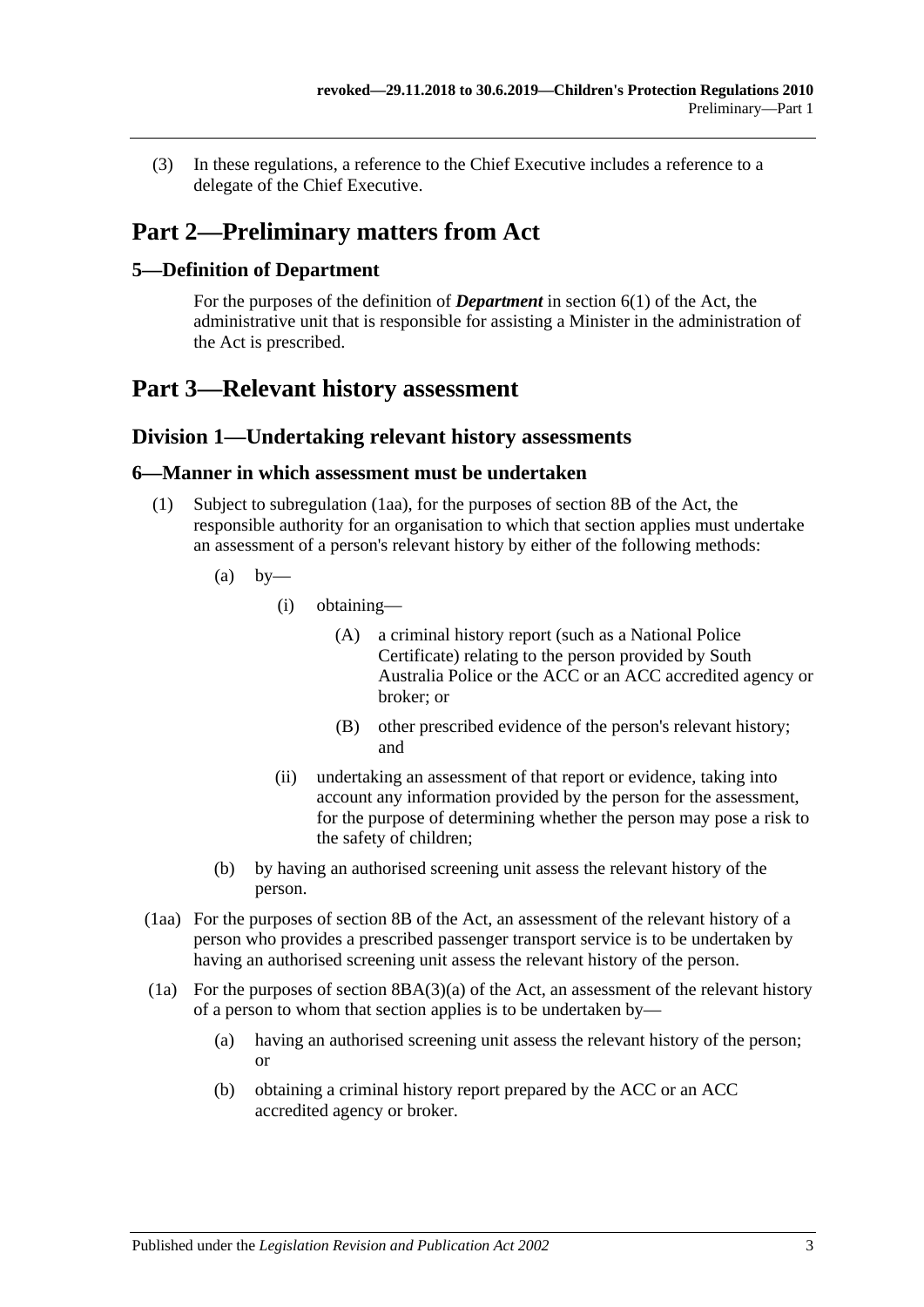- <span id="page-3-5"></span>(1b) An assessment under this regulation (other than an assessment under [subregulation](#page-2-6) (1a)(b)) must be conducted in accordance with any relevant standards issued by the Chief Executive under section 8A(j) of the Act or section 145 of the *[Children and Young People \(Safety\) Act](http://www.legislation.sa.gov.au/index.aspx?action=legref&type=act&legtitle=Children%20and%20Young%20People%20(Safety)%20Act%202017) 2017*.
- (2) In this regulation—

*prescribed evidence* means evidence of a kind specified by the Chief Executive for the purposes of this regulation in standards referred to in [subregulation](#page-3-5) (1b).

### <span id="page-3-3"></span><span id="page-3-0"></span>**7—Screening units**

- <span id="page-3-6"></span>(1) The Chief Executive may, as the Chief Executive thinks fit—
	- (a) establish authorised screening units; or
	- (b) declare, by notice in the Gazette, that a person or body is an authorised screening unit,

for the purposes of undertaking assessments of a person's relevant history under the Act.

- <span id="page-3-4"></span>(2) The Chief Executive may, by notice in the Gazette, declare that a person or body is an interstate authorised screening unit for the purposes of these regulations.
- <span id="page-3-7"></span>(3) An authorised screening unit may undertake an assessment of a person's relevant history (where the assessment relates to the care and protection of children)—
	- (a) for the purpose of assessing the person's suitability for enrolment as an adult in secondary education; or
	- (b) if the assessment is required under a contract entered into with a State Government agency or instrumentality; or
	- (c) where a child is undertaking a workplace learning program in connection with an approved learning program (within the meaning of section 75D of the *[Education Act](http://www.legislation.sa.gov.au/index.aspx?action=legref&type=act&legtitle=Education%20Act%201972) 1972*).

### <span id="page-3-1"></span>**8—Prescribed non-government organisations**

For the purposes of section  $8B(6)(c)$  of the Act, the following classes of non-government organisation are prescribed:

- (a) a non-government organisation that provides disability services wholly or partly for children;
- (b) a non-government organisation that provides a prescribed passenger transport service.

### <span id="page-3-2"></span>**8A—Issue of certificates**

- (1) For the purposes of section 8B(7)(bb) of the Act, an authorised screening unit must, on completion of an assessment of a person's relevant history, issue a certificate to the person in accordance with this regulation.
- (2) A certificate—
	- (a) must be in a form approved by the Minister; and
	- (b) must contain the full name of the person to whom it relates; and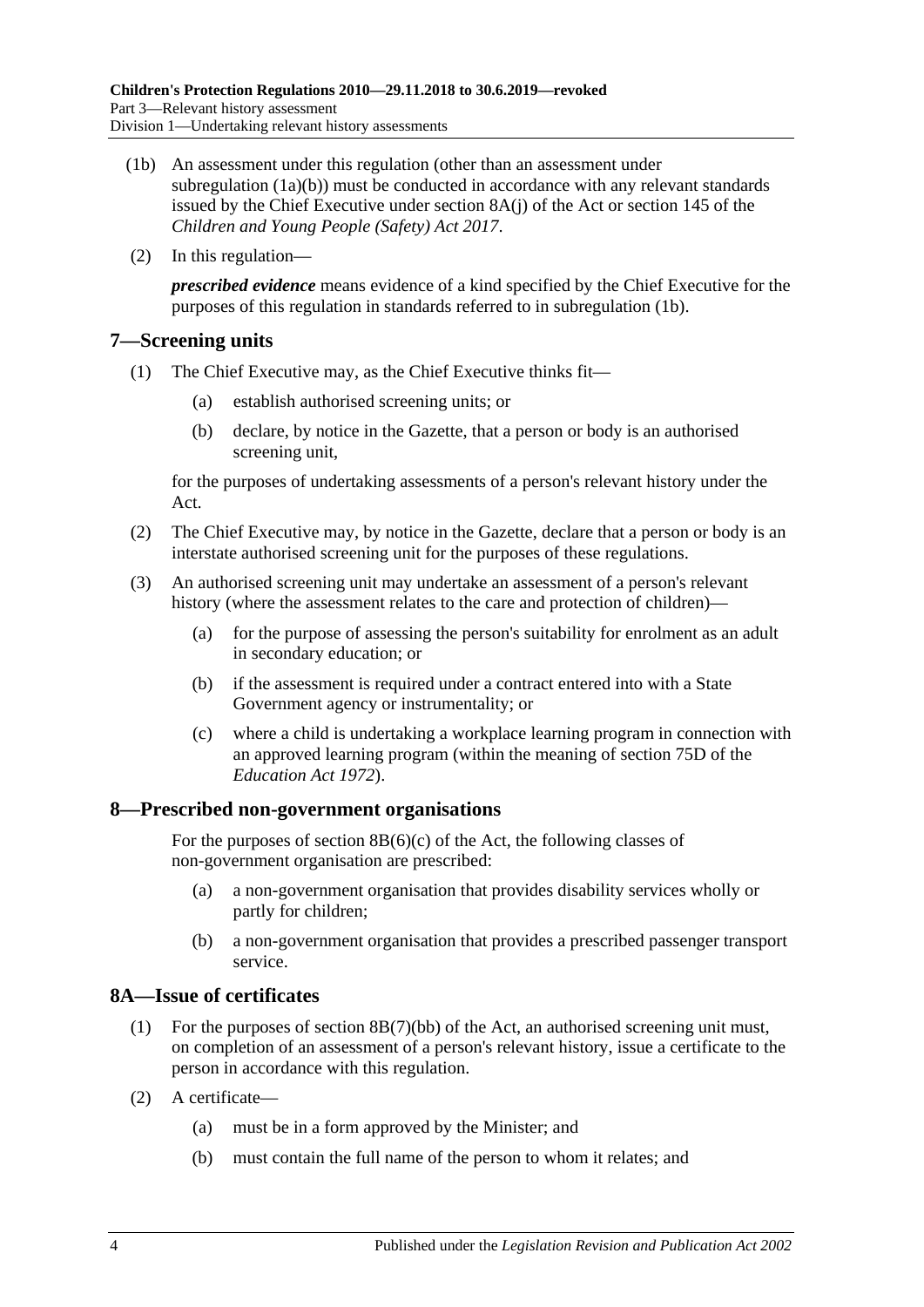- (c) must contain the date of issue of the certificate; and
- (d) must contain a statement that "the relevant history of [*full name of person to whom certificate relates*] has been assessed by [*name of authorised screening unit*] and indicates/does not indicate [*as appropriate*] that [*full name of person to whom certificate relates*] poses a risk to the safety of children".
- (3) A certificate must not indicate that the person to whom the certificate relates is only suitable or authorised to perform specified prescribed functions (however a failure to comply with this subregulation will not invalidate a certificate).
- (4) A certificate may be issued to a person—
	- (a) by giving the certificate to the person personally; or
	- (b) by posting the certificate in an envelope addressed to the person at the person's last known residential or business address; or
	- (c) by leaving the certificate for the person at the person's last known residential or business address with someone apparently over the age of 16 years; or
	- (d) by transmitting a copy of the certificate by fax or email to a fax number or email address.
- (5) To avoid doubt, the issue of a certificate under this regulation does not amount to a representation that the person to whom the certificate relates is suitable or competent (however described) to work with children or perform a prescribed function.
- (6) No civil or criminal liability attaches to the Crown or any other person in relation to the issue of a certificate under this regulation in good faith and without negligence.

### <span id="page-4-0"></span>**9—Exchange of information with other jurisdictions**

Despite any other Act or law, information forming part of a person's relevant history (other than information under paragraph (a)(v) of the definition of *relevant history* in section 8B of the Act) may be provided by the Crown, or an agency or instrumentality of the Crown, to—

(b) an interstate authorised screening unit for the purpose of undertaking child-related employment screening as authorised or required under a law of another State or Territory, or of the Commonwealth.

#### <span id="page-4-1"></span>**10—Prescribed functions**

For the purposes of paragraph (c) of the definition of *prescribed functions* in section 8B(8) of the Act, the following kinds of records are prescribed, where such records relate to a child or children:

- (a) records of an educational or child care service;
- (b) records of a health service (within the meaning of the *[Health Care Act](http://www.legislation.sa.gov.au/index.aspx?action=legref&type=act&legtitle=Health%20Care%20Act%202008) 2008*);
- (c) records of a disability service (within the meaning of the *[Disability Services](http://www.legislation.sa.gov.au/index.aspx?action=legref&type=act&legtitle=Disability%20Services%20Act%201993)  Act [1993](http://www.legislation.sa.gov.au/index.aspx?action=legref&type=act&legtitle=Disability%20Services%20Act%201993)*);
- (d) records made or kept in connection with the administration of the *[Children's](http://www.legislation.sa.gov.au/index.aspx?action=legref&type=act&legtitle=Childrens%20Protection%20Act%201993)  [Protection Act](http://www.legislation.sa.gov.au/index.aspx?action=legref&type=act&legtitle=Childrens%20Protection%20Act%201993) 1993*, the *[Family and Community Services Act](http://www.legislation.sa.gov.au/index.aspx?action=legref&type=act&legtitle=Family%20and%20Community%20Services%20Act%201972) 1972*, the *[Young Offenders Act](http://www.legislation.sa.gov.au/index.aspx?action=legref&type=act&legtitle=Young%20Offenders%20Act%201993) 1993*, the *[Youth Justice Administration Act](http://www.legislation.sa.gov.au/index.aspx?action=legref&type=act&legtitle=Youth%20Justice%20Administration%20Act%202016) 2016* or the *[Youth Court Act](http://www.legislation.sa.gov.au/index.aspx?action=legref&type=act&legtitle=Youth%20Court%20Act%201993) 1993*;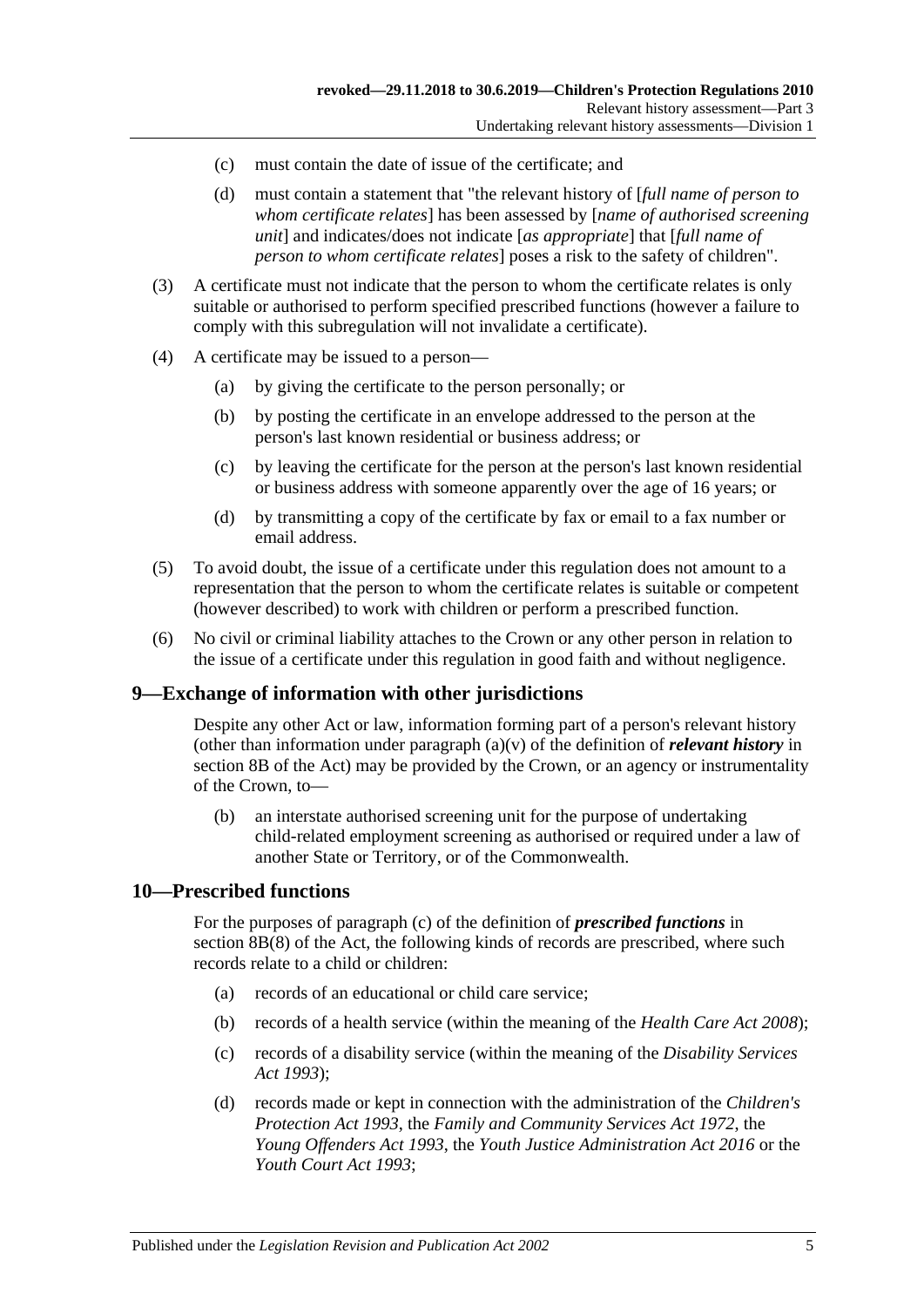(e) records relating to legal proceedings.

### <span id="page-5-0"></span>**10A—Prescribed functions**

- (1) For the purposes of paragraph (d) of the definition of *prescribed functions* in section 8B(8) of the Act, the following functions are prescribed:
	- (a) the provision of overnight care;
	- (b) the provision of a prescribed passenger transport service.

#### **Note—**

Section 8B or 8BA of the Act may still apply in relation to a particular service involving the transportation of children even though the service is not a prescribed passenger transport service.

(2) In this regulation—

*overnight care* means care provided to a child overnight and involving sleeping arrangements (whether such care is provided on a short term or ongoing basis).

### <span id="page-5-1"></span>**10B—Relevant history**

- (1) For the purposes of paragraph (a)(v) of the definition of *relevant history* in section 8B(8) of the Act, the following persons and bodies are prescribed:
	- (a) the Department;
	- (b) the administrative unit that is, under a Minister, responsible for the administration of the *[Carers Recognition Act](http://www.legislation.sa.gov.au/index.aspx?action=legref&type=act&legtitle=Carers%20Recognition%20Act%202005) 2005*;
	- (c) the administrative unit that is, under a Minister, responsible for the administration of the *[Disability Services Act](http://www.legislation.sa.gov.au/index.aspx?action=legref&type=act&legtitle=Disability%20Services%20Act%201993) 1993*;
	- (d) the Courts Administration Authority;
	- (e) an authorised screening unit.
- (2) Information under paragraph (a)(v) of the definition of *relevant history* in section 8B(8) of the Act that is lawfully obtained or held by the Department is excluded from the ambit of that definition in respect of a relevant history assessment of a kind determined by the Chief Executive if the Chief Executive is not satisfied that the information relates to a person who has been responsible for harming a child.
- (3) Information is excluded from the ambit of the definition of *relevant history* in section 8B(8) of the Act in respect of a relevant history assessment of a kind determined by the Chief Executive if the Chief Executive determines, for reasons based on the nature and quality of the information or on other reasonable grounds, that the information should be so excluded.

### <span id="page-5-2"></span>**11—Responsible authority**

For the purposes of the definition of *responsible authority* in section 8B(8) of the Act, each of the following bodies is approved:

- (a) the Association of Independent Schools of South Australia Incorporated;
- (b) the Catholic Church Endowment Society Incorporated;
- (c) the Lutheran Schools Association of South Australia, Northern Territory and Western Australia Incorporated.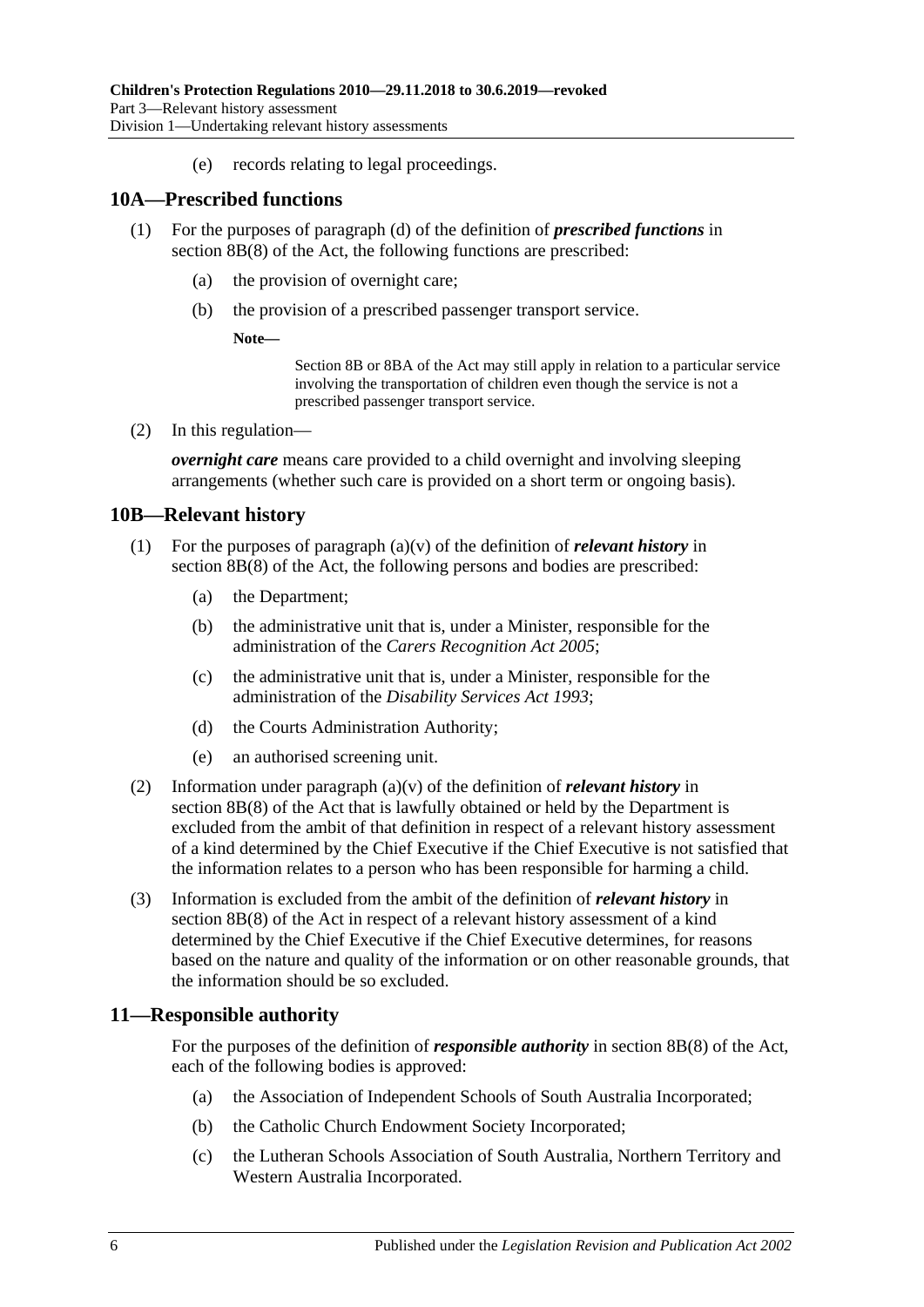### <span id="page-6-0"></span>**11A—Exempt persons**

- <span id="page-6-2"></span>(1) For the purposes of section 8BA(2)(b) of the Act, the following persons, or persons of the following classes, are declared to be persons, or classes of persons, to whom that section does not apply:
	- (a) a person who is not a member of an organisation contemplated by section 8B(6) of the Act;
	- (b) a person who performs a prescribed function pursuant to a personal arrangement between the person and the parent or guardian of the relevant child or children (whether or not the arrangement involves payment to the person).
- (2) However, a person who provides a prescribed passenger transport service is excluded from the scope of [subregulation](#page-6-2)  $(1)(a)$ , whether or not he or she is a member of an organisation contemplated by section 8B(6) of the Act.

### <span id="page-6-1"></span>**11B—Production of prescribed evidence**

- (1) For the purposes of section  $8BA(5)(c)$  of the Act, a request under that subsection must—
	- (a) be made in writing; and
	- (b) set out the name of the person making the request and the name of the child to whom the request relates; and
	- (c) specify whether the person making the request is the parent, guardian or carer of the child.
- (2) For the purposes of section 8BA(5) of the Act, the following kinds of evidence are prescribed:
	- (a) in the case where the assessment of the person's relevant history is undertaken by an authorised screening unit—a certificate issued to the person under [regulation](#page-3-2) 8A within the 3 years preceding the request under that subsection; or
	- (b) a criminal history report (such as a National Police Certificate) prepared by any of the following within the 3 years preceding the request under that subsection:
		- (i) South Australia Police;
		- (ii) CrimTrac or a CrimTrac accredited agency or broker;
		- (iii) the ACC or an ACC accredited agency or broker; or
	- (c) any other evidence of a kind approved by the Chief Executive for the purposes of this subregulation.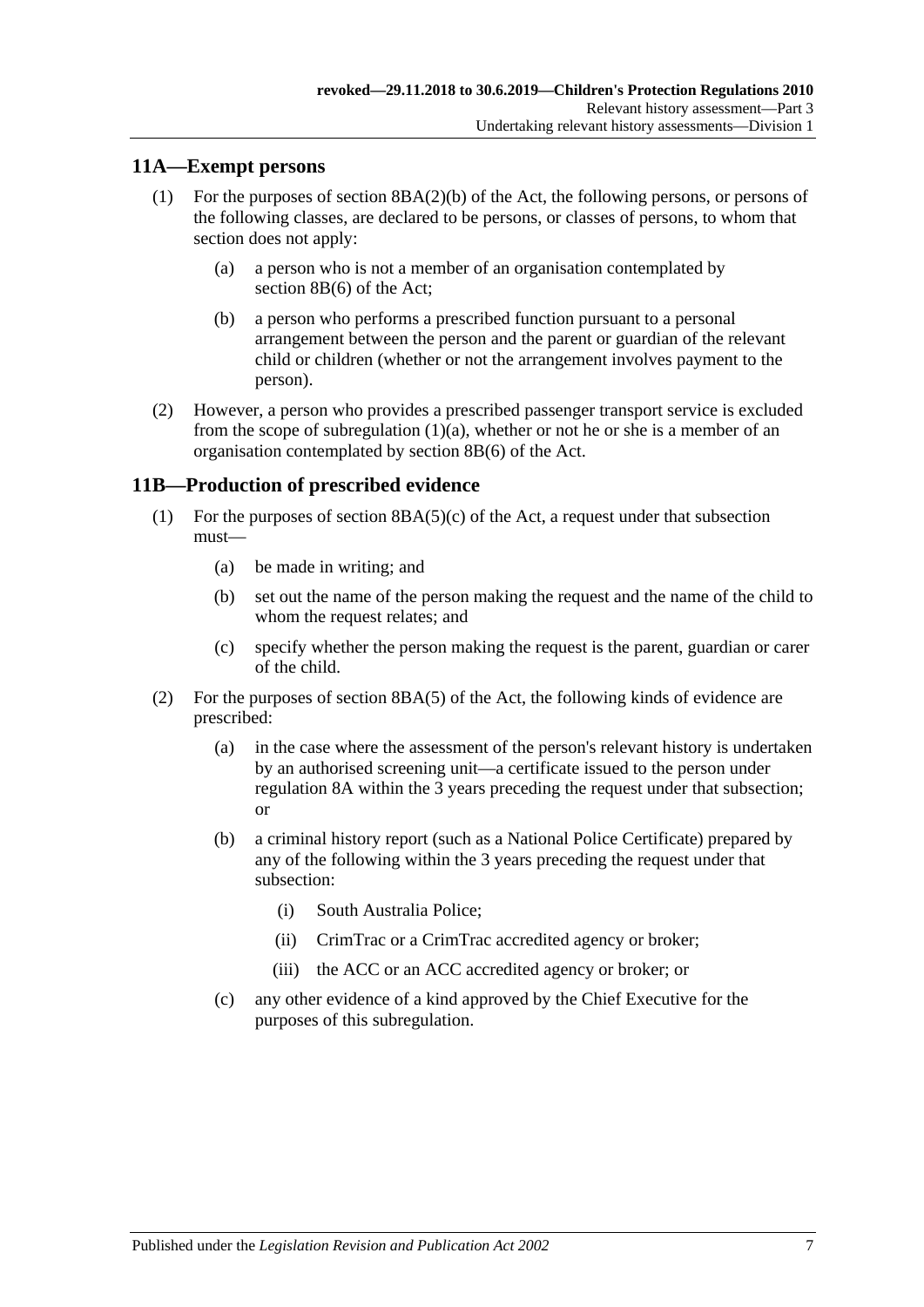## <span id="page-7-0"></span>**Division 2—Offences**

### <span id="page-7-1"></span>**12—Authorised screening unit to only undertake child-related employment screening**

- (1) An authorised screening unit must not undertake an assessment of prescribed information unless satisfied that the assessment is required for child-related employment screening or is otherwise authorised or required by law. Maximum penalty: \$10 000.
- (2) An authorised screening unit established by the Chief Executive under [regulation](#page-3-6) 7(1)(a) must not undertake any kind of assessment other than assessment of a person's relevant history for the purpose of child-related employment screening or a purpose authorised under [regulation](#page-3-7)  $7(3)$  unless the authorised screening unit has been granted approval, in writing, by the Chief Executive to undertake assessments of that kind.

Maximum penalty: \$10 000.

- (3) The Chief Executive must not grant approval to an authorised screening unit to undertake a particular kind of assessment unless the Chief Executive is satisfied that the authorised screening unit has in place appropriate safeguards to ensure that prescribed information will not be used for the purpose of those assessments.
- (4) In this regulation—

*prescribed information* means—

- (a) information of a kind specified in subparagraph (ii), (iii), (iv) or (v) of paragraph (a) of the definition of *relevant history* in section 8B(8) of the Act; and
- (b) information relating to an interstate spent conviction.

#### <span id="page-7-2"></span>**13—Confidentiality and information management requirements**

- (1) A person who, in the course of carrying out functions of—
	- (a) a responsible authority; or
	- (b) an organisation to which a responsible authority communicates information forming part of a person's relevant history; or
	- (c) an organisation that prepares a relevant history report for a responsible authority; or
	- (d) an authorised screening unit,

has, or has had, access to information forming part of a person's relevant history must not disclose such information except—

- (e) to, or with the consent of, the person to whom the information relates; or
- (f) as may be authorised or required by law.

Maximum penalty: \$10 000.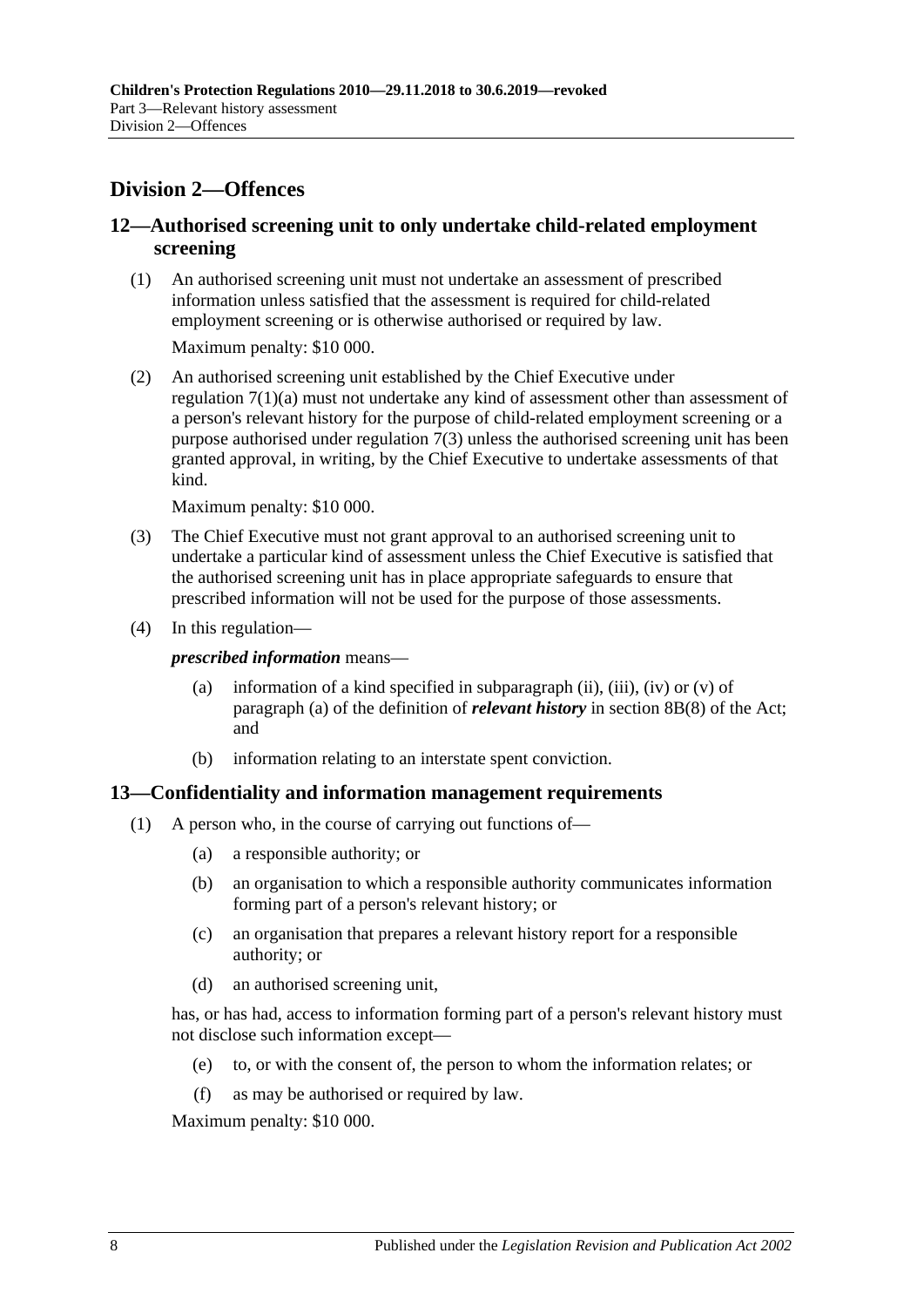- (2) The responsible authority for an organisation to which section 8B of the Act applies must ensure that information forming part of—
	- (a) a person's relevant history; or
	- (b) an assessment obtained from an authorised screening unit,

is dealt with in accordance with any standards for dealing with such information published from time to time by the Chief Executive (insofar as such standards are applicable to the organisation).

Maximum penalty: \$5 000.

### <span id="page-8-0"></span>**Division 3—Exemptions**

### <span id="page-8-2"></span><span id="page-8-1"></span>**14—Exemptions**

- <span id="page-8-5"></span><span id="page-8-4"></span><span id="page-8-3"></span>(1) Pursuant to section  $8D(1)$  of the Act, but subject to [subregulation](#page-9-4) (2), the following organisations, persons and positions are exempt from the application of section 8B(1) of the Act:
	- (a) an organisation that provides equipment, food or venues for children's parties or events and does not provide any other services;
	- (b) a person who undertakes work on a voluntary basis to provide a service in his or her capacity as a parent or guardian of a child who is ordinarily provided with the service;
	- (c) a person who undertakes work on a voluntary basis to provide a service and who is under 18 years of age;
	- (d) a person who undertakes work in the course of, or for the purposes of, an event or activity that takes place over a period of not more than 10 consecutive days or not more than 1 day in any month;
	- (e) a person appointed as a police officer;
	- (f) a person who is a registered teacher (within the meaning of the *[Teachers](http://www.legislation.sa.gov.au/index.aspx?action=legref&type=act&legtitle=Teachers%20Registration%20and%20Standards%20Act%202004)  [Registration and Standards Act](http://www.legislation.sa.gov.au/index.aspx?action=legref&type=act&legtitle=Teachers%20Registration%20and%20Standards%20Act%202004) 2004*);
	- (g) a person who undertakes, or a position that only involves, work that is not for the exclusive benefit of children and is not provided to any child on an individual basis;
	- (h) a position that only involves prescribed functions because children are employed or engaged to work as volunteers by the person occupying the position or by that person's employer;
	- (i) a position in which all work involving children is undertaken in the presence of the children's parents or guardians and in which there is ordinarily no physical contact with the children;
	- (j) the responsible authority of an organisation exercising a power under section 77 of the *[Children and Young People \(Safety\) Act](http://www.legislation.sa.gov.au/index.aspx?action=legref&type=act&legtitle=Children%20and%20Young%20People%20(Safety)%20Act%202017) 2017* (and, to avoid doubt, an assessment of relevant history need not be conducted in relation to a person with whom a child is placed under that section).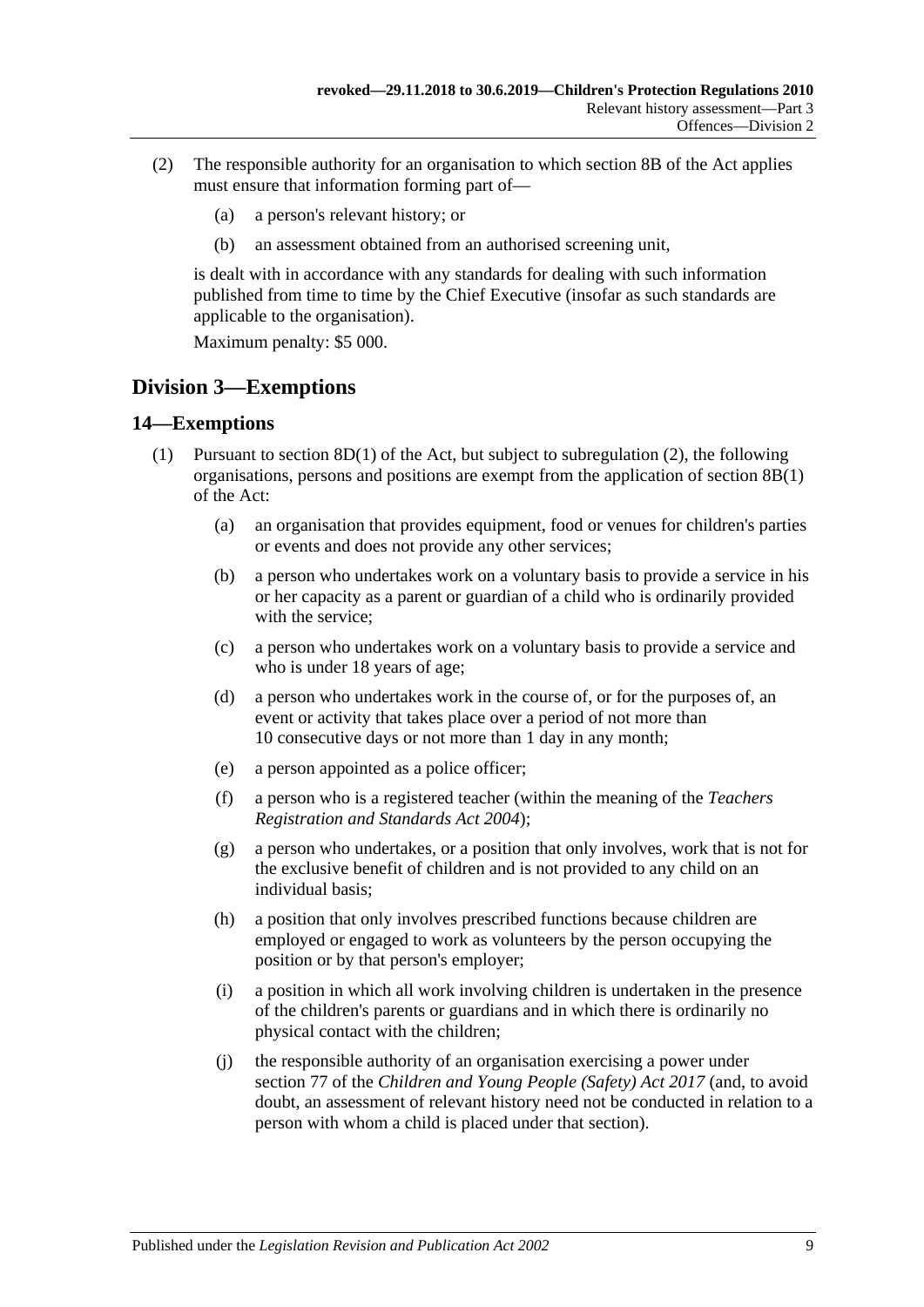- <span id="page-9-4"></span>(2) An organisation, person or position referred to in [subregulation](#page-8-2) (1) (other than [subregulation](#page-8-3) (1)(e), [\(f\)](#page-8-4) or [\(j\)\)](#page-8-5) is not exempt from the application of section 8B(1) of the Act if the services provided by the organisation or the duties of the person or position—
	- (a) involve the provision of—
		- (i) child care or baby sitting services for which an approval (however described) is required under the *[Children's Services Act](http://www.legislation.sa.gov.au/index.aspx?action=legref&type=act&legtitle=Childrens%20Services%20Act%201985) 1985* or the *[Education and Early Childhood Services \(Registration and](http://www.legislation.sa.gov.au/index.aspx?action=legref&type=act&legtitle=Education%20and%20Early%20Childhood%20Services%20(Registration%20and%20Standards)%20Act%202011)  [Standards\) Act](http://www.legislation.sa.gov.au/index.aspx?action=legref&type=act&legtitle=Education%20and%20Early%20Childhood%20Services%20(Registration%20and%20Standards)%20Act%202011) 2011*; or
		- (ii) residential or overnight care for children (other than overnight care by a person who is not ordinarily resident in this State); or
		- (iii) disability services if provided only to children who have a disability; or
	- (b) are related to the administration of the juvenile justice system or child protection services; or
	- (c) involve the provision of a prescribed passenger transport service.

## <span id="page-9-0"></span>**Schedule 1—Fees**

### <span id="page-9-1"></span>**1—Fees payable to authorised screening units**

- (1) Subject to [subclause](#page-9-5) (3), the fees set out in the table below are payable to an authorised screening unit for conducting a relevant history assessment under these regulations.
- (2) The fees set out in the table do not include any GST that may be payable in respect of a particular fee.
- <span id="page-9-5"></span>(3) An authorised screening unit may determine circumstances in which a fee payable to the unit may be waived or remitted.

|                                                                                                                                                                  | Fee     |
|------------------------------------------------------------------------------------------------------------------------------------------------------------------|---------|
| If the applicant satisfies the authorised screening unit<br>that the relevant position is a voluntary position                                                   | no fee  |
| 2 If the applicant satisfies the authorised screening unit<br>that the relevant position is a student placement<br>arranged by or through a tertiary institution | \$54.00 |
| 3 In any other case                                                                                                                                              | \$98.00 |

# <span id="page-9-2"></span>**Schedule 2—Transitional provisions**

### <span id="page-9-6"></span><span id="page-9-3"></span>**1—Certain documents taken to be certificates under regulation 8A**

- (1) Subject to this clause, a document issued by an authorised screening unit before the commencement of this clause and relating to an assessment of the criminal or relevant history of a specified person for the purposes of child related employment will be taken to be a certificate issued under [regulation](#page-3-2) 8A and—
	- (a) will continue in force in accordance with its terms; and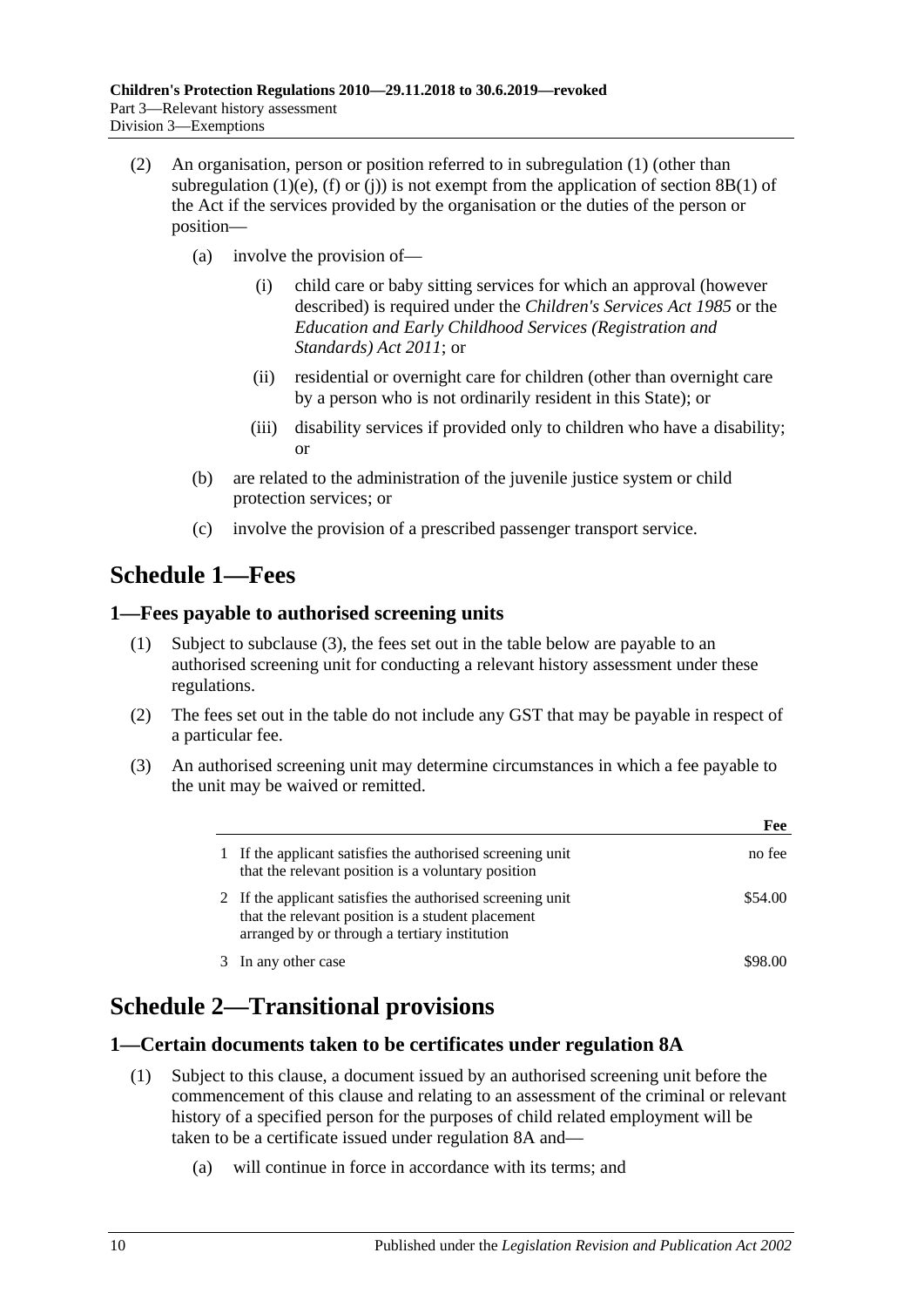(b) will be taken to have been issued on the date of its original issue.

**Note—**

These documents are commonly referred to as clearance letters.

(2) A document referred to in [subclause](#page-9-6) (1) that indicates that the person specified in the document is only suitable or authorised to perform specified prescribed functions (within the meaning of section 8B of the Act) is, by force of this subclause, void and of no effect.

**Note—**

These documents are commonly referred to as role specific clearance letters.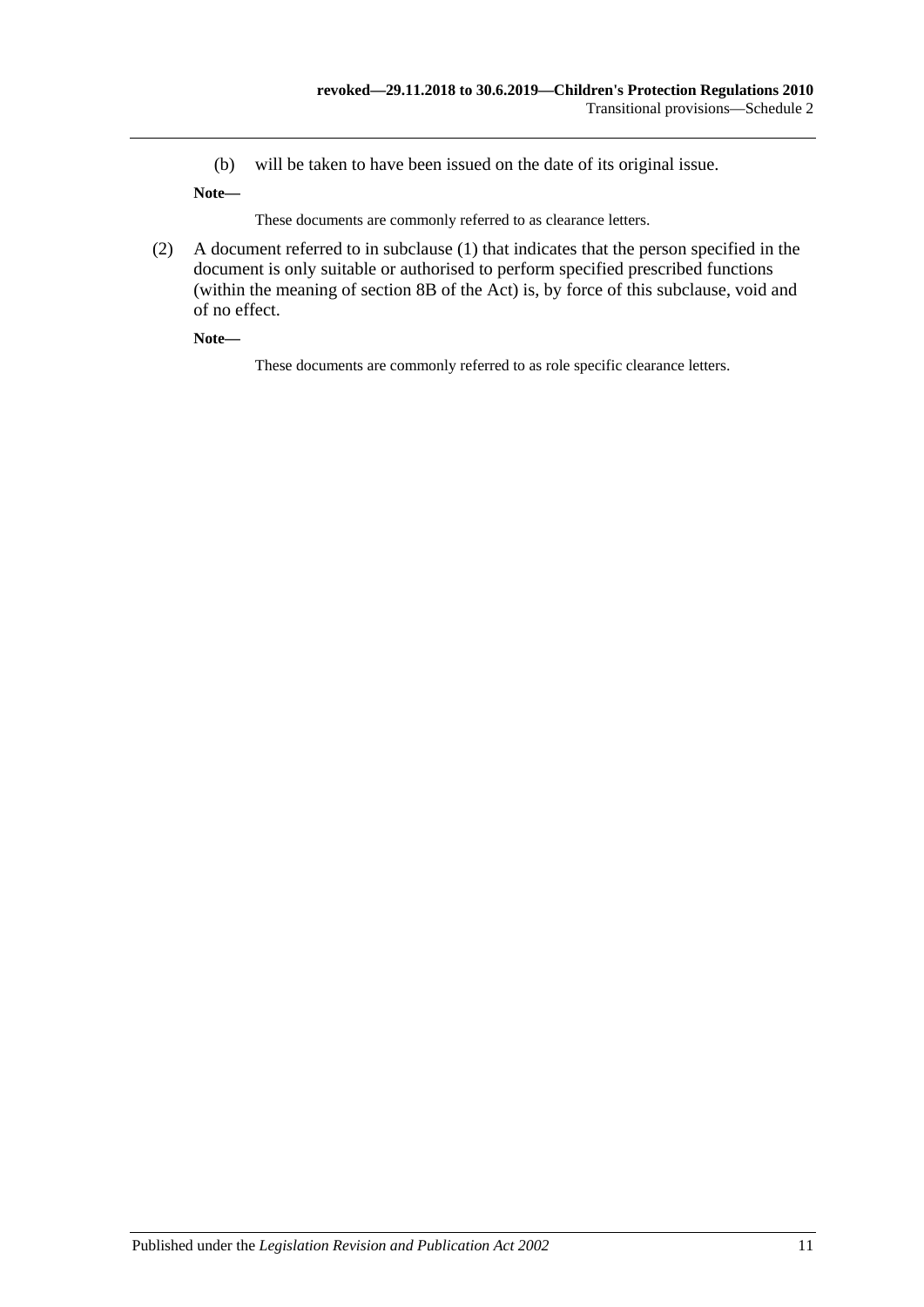# <span id="page-11-0"></span>**Legislative history**

### **Notes**

- Please note—References in the legislation to other legislation or instruments or to titles of bodies or offices are not automatically updated as part of the program for the revision and publication of legislation and therefore may be obsolete.
- Earlier versions of these regulations (historical versions) are listed at the end of the legislative history.
- For further information relating to the Act and subordinate legislation made under the Act see the Index of South Australian Statutes or www.legislation.sa.gov.au.

## **Revocation of regulations**

These regulations became obsolete on the repeal of the *[Children's Protection Act](http://www.legislation.sa.gov.au/index.aspx?action=legref&type=act&legtitle=Childrens%20Protection%20Act%201993) 1993* on 1.7.2019

## **Legislation revoked by principal regulations**

The *Children's Protection Regulations 2010* revoked the following:

*Children's Protection Regulations 2006*

### **Principal regulations and variations**

| Year No  |     | Reference                | Commencement             |
|----------|-----|--------------------------|--------------------------|
| 2010     | 176 | Gazette 29.7.2010 p3924  | $1.1.2011:$ r 2          |
| 2011     | 280 | Gazette 15.12.2011 p5075 | Pt 2 (r 4)-1.1.2012: r 2 |
| 2012 85  |     | Gazette 31.5.2012 p2367  | $1.7.2012$ : r 2         |
| 2013 131 |     | Gazette 6.6.2013 p2340   | $1.7.2013$ : r 2         |
| 2014 61  |     | Gazette 13.2.2014 p965   | $1.7.2014$ : r 2         |
| 2014     | 195 | Gazette 26.6.2014 p3072  | $1.7.2014$ : r 2         |
| 2014 283 |     | Gazette 11.12.2014 p6764 | $11.4.2015$ : r 2        |
| 2015     | 63  | Gazette 18.6.2015 p2559  | $1.7.2015$ : r 2         |
| 2015 251 |     | Gazette 17.12.2015 p5293 | $17.12.2015$ : r 2       |
| 2016 61  |     | Gazette 23.6.2016 p2158  | $1.7.2016$ : r 2         |
| 2016     | 170 | Gazette 30.6.2016 p2788  | $1.7.2016$ : r 2         |
| 2016     | 269 | Gazette 24.11.2016 p4517 | $1.12.2016$ : r 2        |
| 2017     | 116 | Gazette 22.6.2017 p2307  | $1.7.2017:$ r 2          |
| 2018     | 112 | Gazette 21.6.2018 p2306  | $1.7.2018$ : r 2         |
| 2018     | 219 | Gazette 11.10.2018 p3797 | $22.10.2018$ : r 2       |
| 2018     | 232 | Gazette 29.11.2018 p4100 | 29.11.2018: r 2          |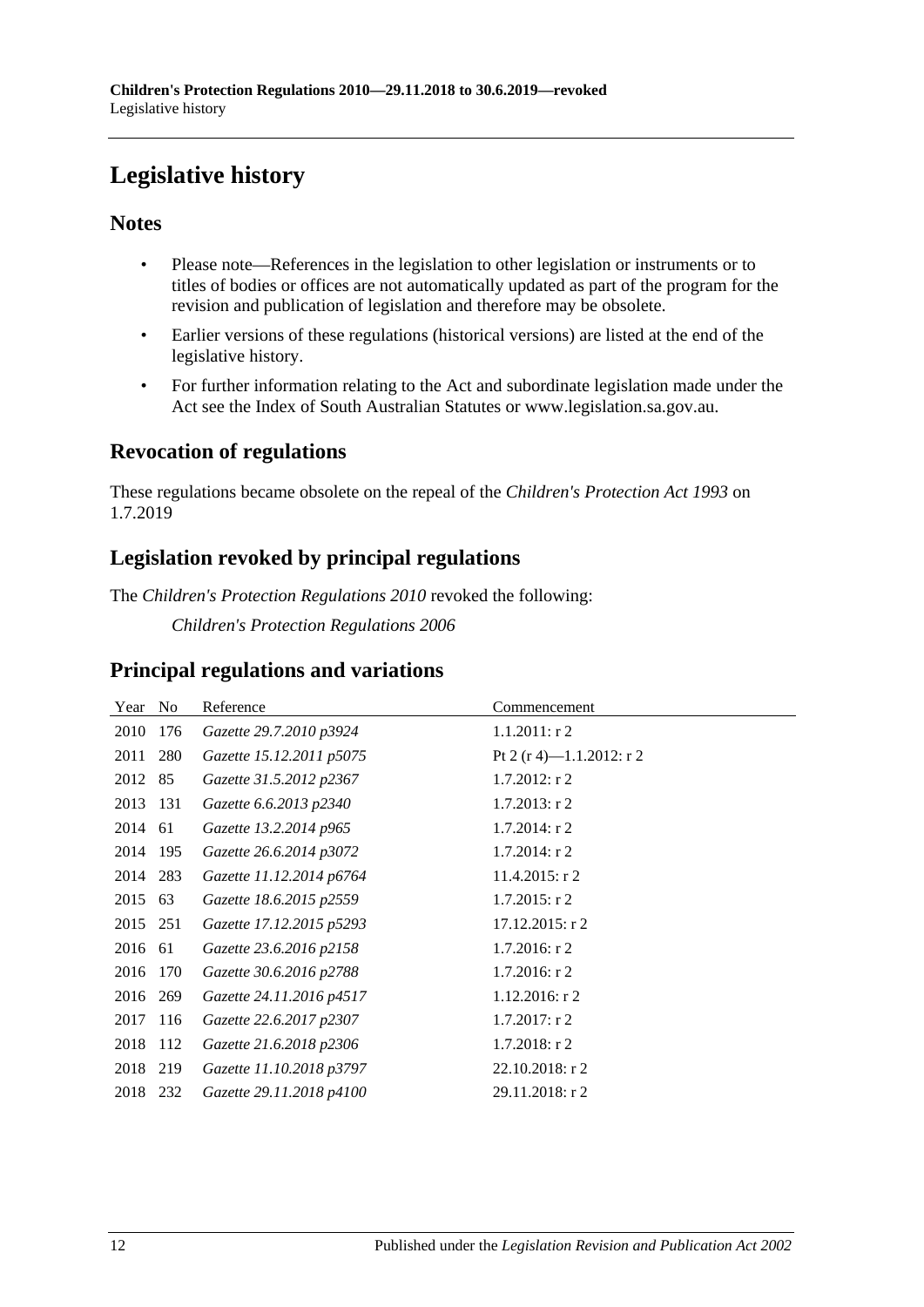# **Provisions varied**

| Provision                                    | How varied                                                            | Commencement |
|----------------------------------------------|-----------------------------------------------------------------------|--------------|
| Pt1                                          |                                                                       |              |
| r <sub>2</sub>                               | omitted under Legislation Revision and<br><b>Publication Act 2002</b> | 1.1.2012     |
| r <sub>3</sub>                               |                                                                       |              |
| r3(1)                                        | r 3 redesignated as r 3(1) by $61/2014$ r 4(4)                        | 1.7.2014     |
| <b>ACC</b>                                   | inserted by 170/2016 r 4                                              | 1.7.2016     |
| authorised<br>screening unit                 | varied by 61/2014 r 4(1)                                              | 1.7.2014     |
| child-related<br>employment<br>screening     | varied by 251/2015 r 4(1)                                             | 17.12.2015   |
| disability                                   | inserted by $61/2014$ r 4(2)                                          | 1.7.2014     |
| disability services                          | inserted by $61/2014$ r 4(2)                                          | 1.7.2014     |
| interstate spent<br>conviction               | inserted by $61/2014$ r 4(3)                                          | 1.7.2014     |
| prescribed<br>passenger<br>transport service | inserted by $251/2015$ r 4(2)                                         | 17.12.2015   |
| responsible<br>authority                     | deleted by $61/2014$ r $4(3)$                                         | 1.7.2014     |
| vehicle                                      | inserted by $251/2015$ r 4(2)                                         | 17.12.2015   |
| r3(2)                                        | inserted by $61/2014$ r 4(4)                                          | 1.7.2014     |
|                                              | varied by 283/2014 r 4                                                | 11.4.2015    |
| r3(3)                                        | inserted by $61/2014$ r 4(4)                                          | 1.7.2014     |
| Pt 2                                         |                                                                       |              |
| r 4 before deletion by<br>219/2018           |                                                                       |              |
| r(4)                                         | varied by 269/2016 r 4(1)–(3)                                         | 1.12.2016    |
| r(4(2)                                       | deleted by $269/2016$ r $4(4)$                                        | 1.12.2016    |
| r4                                           | deleted by 219/2018 r 4                                               | 22.10.2018   |
| r <sub>5</sub>                               | varied by 61/2014 r 5                                                 | 1.7.2014     |
|                                              | varied by 269/2016 r 5                                                | 1.12.2016    |
| Pt 3                                         |                                                                       |              |
| heading                                      | varied by 61/2014 r 6                                                 | 1.7.2014     |
| Pt 3 Div 1                                   |                                                                       |              |
| heading                                      | varied by 61/2014 r 7                                                 | 1.7.2014     |
| r 6                                          |                                                                       |              |
| r(6(1))                                      | varied by $61/2014$ r $8(1)$ —(5)                                     | 1.7.2014     |
|                                              | varied by 283/2014 r 5(1), (2)                                        | 11.4.2015    |
|                                              | varied by 251/2015 r 5(1)                                             | 17.12.2015   |
|                                              | varied by 170/2016 r 5(1)                                             | 1.7.2016     |

Entries that relate to provisions that have been deleted appear in italics.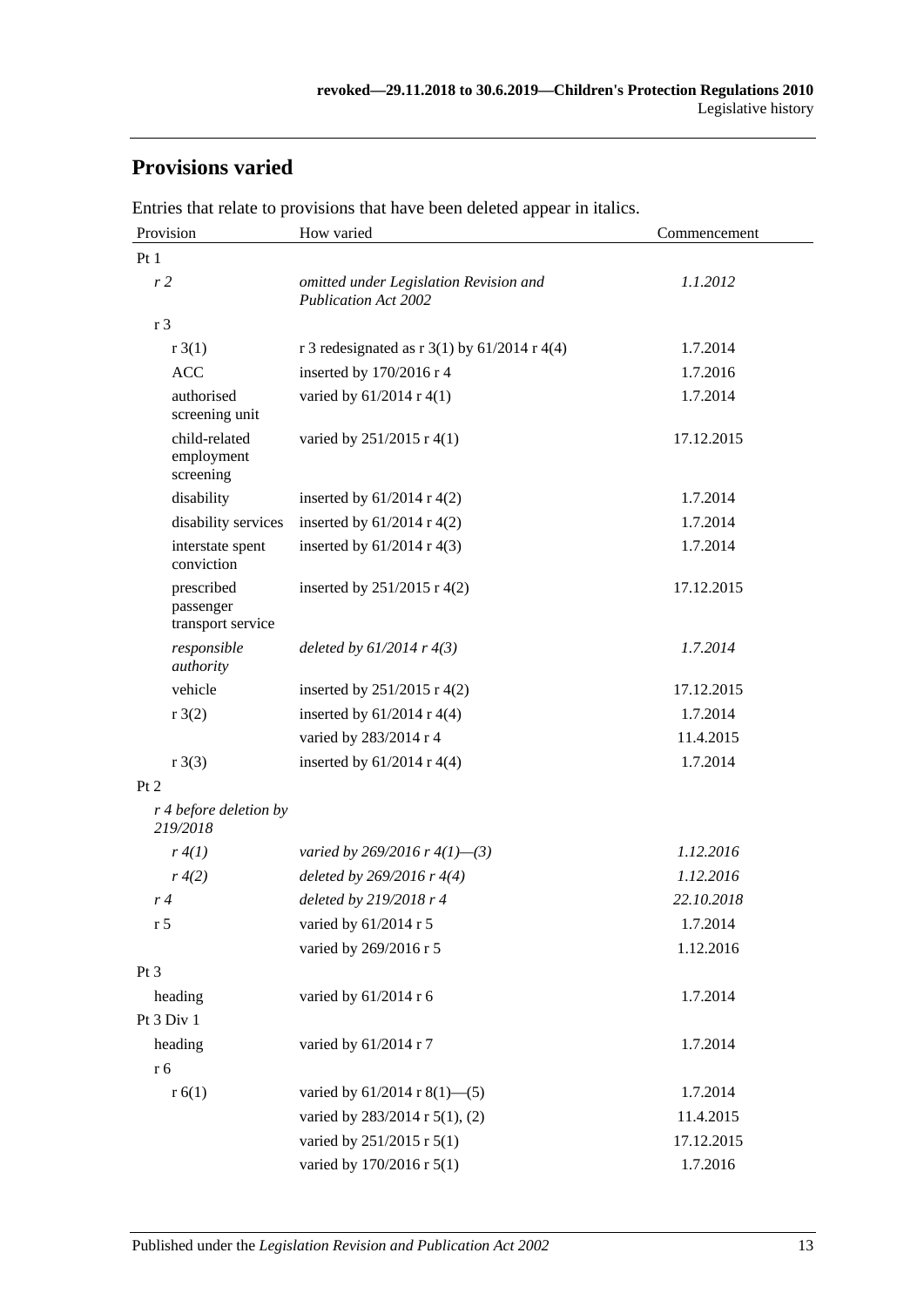#### **Children's Protection Regulations 2010—29.11.2018 to 30.6.2019—revoked** Legislative history

| r 6(1aa)               | inserted by $251/2015$ r $5(2)$                  | 17.12.2015 |
|------------------------|--------------------------------------------------|------------|
| r 6(1a)                | inserted by $283/2014$ r $5(3)$                  | 11.4.2015  |
|                        | substituted by $170/2016$ r $5(2)$               | 1.7.2016   |
| r 6(1b)                | inserted by $283/2014$ r $5(3)$                  | 11.4.2015  |
|                        | varied by 170/2016 r 5(3)                        | 1.7.2016   |
|                        | varied by 219/2018 r 5                           | 22.10.2018 |
| r(6(2))                |                                                  |            |
| prescribed<br>evidence | varied by 170/2016 r 5(4)                        | 1.7.2016   |
| r <sub>7</sub>         |                                                  |            |
| r7(1)                  | substituted by $61/2014$ r $9(1)$                | 1.7.2014   |
|                        | varied by 283/2014 r 6                           | 11.4.2015  |
| r7(3)                  | inserted by $61/2014$ r $9(2)$                   | 1.7.2014   |
| r8                     | substituted by 61/2014 r 10                      | 1.7.2014   |
|                        | varied by 251/2015 r 6                           | 17.12.2015 |
| r 8A                   | inserted by 283/2014 r 7                         | 11.4.2015  |
| r 9                    | varied by 61/2014 r 11(1)                        | 1.7.2014   |
|                        | (a) deleted by $61/2014$ r $11(2)$               | 1.7.2014   |
| r10                    | varied by 269/2016 r 6                           | 1.12.2016  |
| r 10A                  | inserted by 61/2014 r 12                         | 1.7.2014   |
| r 10A(1)               | substituted by 251/2015 r 7                      | 17.12.2015 |
| r 10B                  | inserted by 61/2014 r 12                         | 1.7.2014   |
| r 11A                  |                                                  |            |
| r 11A(1)               | r 11A inserted by 283/2014 r 8                   | 11.4.2015  |
|                        | r 11A redesignated as $r 11A(1)$ by 251/2015 r 8 | 17.12.2015 |
| r 11A(2)               | inserted by 251/2015 r 8                         | 17.12.2015 |
| r 11B                  | inserted by 283/2014 r 8                         | 11.4.2015  |
| r 11B(2)               | varied by 170/2016 r 6                           | 1.7.2016   |
| Pt $3$ Div $2$         |                                                  |            |
| r 12                   |                                                  |            |
| r 12(1)                | varied by 61/2014 r 13(1), (2)                   | 1.7.2014   |
| r12(2)                 | substituted by $61/2014$ r 13(3)                 | 1.7.2014   |
| r12(3)                 | varied by 61/2014 r 13(4)                        | 1.7.2014   |
| r 12(4)                | inserted by 61/2014 r 13(5)                      | 1.7.2014   |
| r 13                   |                                                  |            |
| $r 13(1)$ and (2)      | varied by 61/2014 r 14                           | 1.7.2014   |
| Pt 3 Div 3             |                                                  |            |
| r14                    |                                                  |            |
| r 14(1)                | varied by 61/2014 r 15(1)                        | 1.7.2014   |
|                        | varied by 219/2018 r 6(1)                        | 22.10.2018 |
| r 14(2)                | varied by 280/2011 r 4                           | 1.1.2012   |
|                        | varied by 61/2014 r 15(1)                        | 1.7.2014   |
|                        | varied by 251/2015 r 9                           | 17.12.2015 |